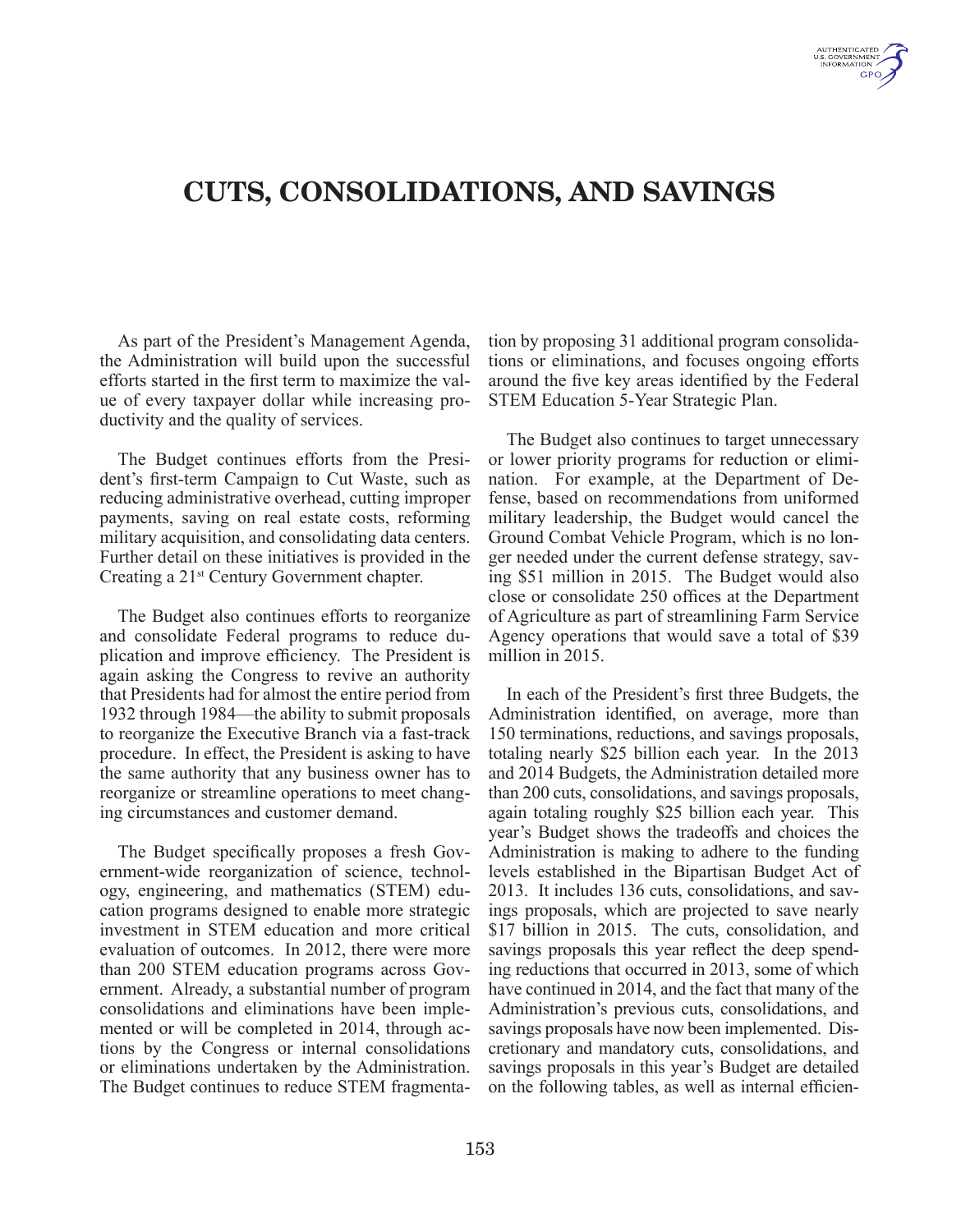cies agencies are undertaking that require no further action by the Congress, many of which were suggested through the President's SAVE Award program.

Savings from the Administration's program integrity proposals, totaling \$99 billion through 2024, are detailed in the Budget Process chapter of the *Analytical Perspectives* volume. As these tables show, the Budget includes a robust package of proposals that modify Medicare provider payments totaling about \$354 billion over the next 10 years. These include a

number of measures detailed in Table S-9 (see Summary Tables section of this volume), including a proposal to align Medicare drug payment policies with Medicaid rebate policies for low-income beneficiaries, reducing the net cost of this valuable benefit. This change alone will save about \$117 billion over the next 10 years. The Budget takes other critical steps to save money, such as preventing individuals from collecting disability and unemployment benefits for the same period of time. This reform will save \$3.2 billion over 10 years.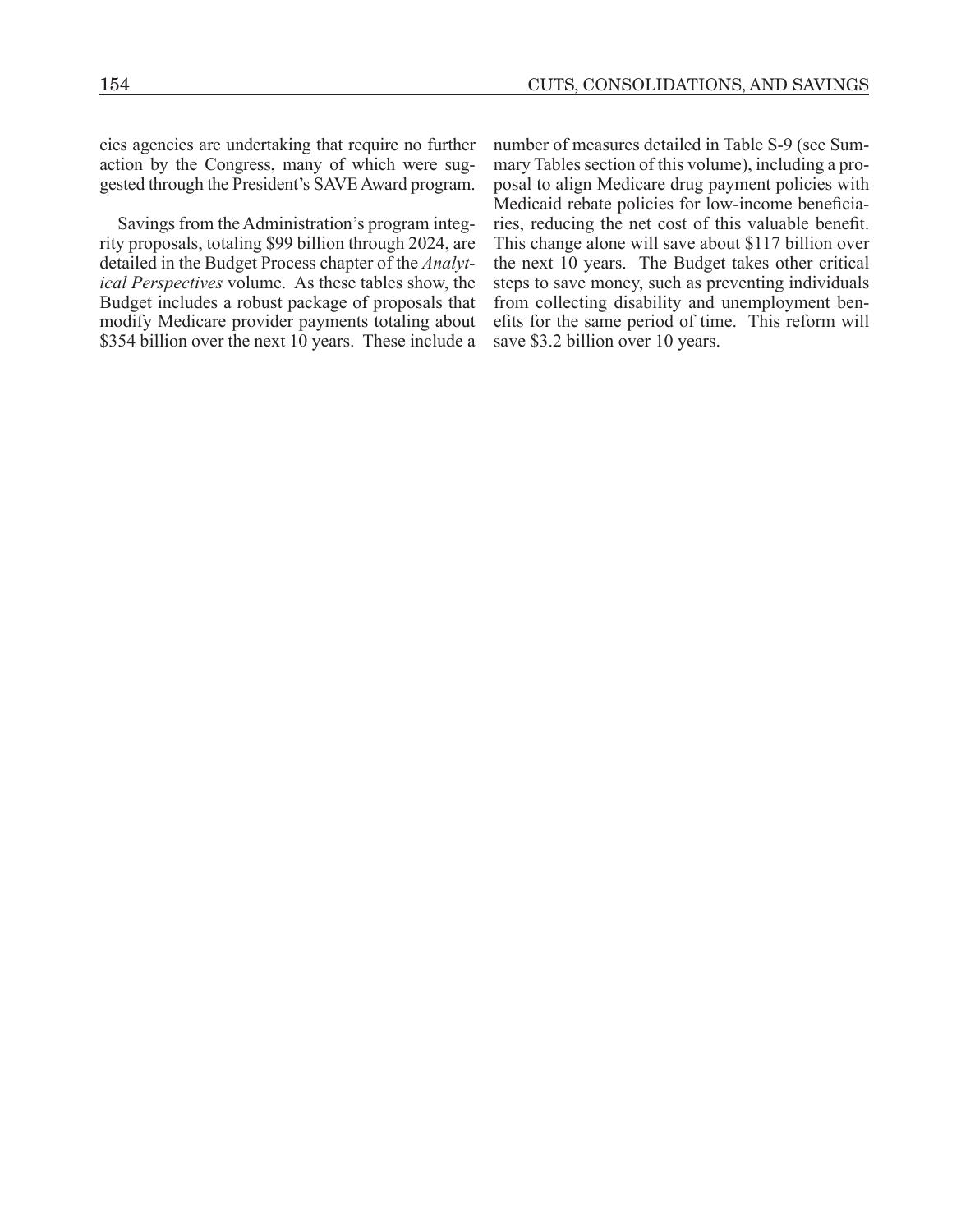### **DISCRETIONARY CUTS, CONSOLIDATIONS, AND SAVINGS**

(Budget authority in millions of dollars)

|                                                                                                                  | 2014  | 2015  | 2015 Change<br>from 2014 |
|------------------------------------------------------------------------------------------------------------------|-------|-------|--------------------------|
| Cuts                                                                                                             |       |       |                          |
|                                                                                                                  | 612   | 561   | $-51$                    |
|                                                                                                                  | 50    |       | $-50$                    |
|                                                                                                                  | 30    |       | $-30$                    |
|                                                                                                                  | 10    |       | $-10$                    |
|                                                                                                                  | 90    | 85    | $-5$                     |
|                                                                                                                  | 47    |       | $-47$                    |
|                                                                                                                  | 35    | 20    | $-15$                    |
| Centers for Disease Control and Prevention Direct Healthcare Screenings, Department of Health and Human Services | 251   | 209   | $-42$                    |
|                                                                                                                  |       |       |                          |
|                                                                                                                  | 2,356 | 1,775 | $-581$                   |
| Community Development Block Grant - Formula Funds Only, Department of Housing and Urban Development              | 3,030 | 2,800 | $-230$                   |
|                                                                                                                  | 674   | 350   | $-324$                   |
|                                                                                                                  | 20    |       | $-20$                    |
|                                                                                                                  | 1,049 | 737   | $-312$                   |
|                                                                                                                  | 6     |       | $-6$                     |
|                                                                                                                  | 52    |       | $-52$                    |
|                                                                                                                  | 2,350 | 2,000 | $-350$                   |
|                                                                                                                  | 10    | 6     | $-4$                     |
|                                                                                                                  | 5,919 | 5,648 | $-271$                   |
|                                                                                                                  | 562   | 476   | $-86$                    |
|                                                                                                                  | 5     |       | $-5$                     |
|                                                                                                                  | 3,350 | 2,900 | $-450$                   |
|                                                                                                                  | 300   | 275   | $-25$                    |
|                                                                                                                  | 100   | 49    | $-51$                    |
|                                                                                                                  |       |       | $-1$                     |
|                                                                                                                  |       |       | $-3$                     |
|                                                                                                                  | 14    |       | $-14$                    |
|                                                                                                                  | 10    |       | $-10$                    |
|                                                                                                                  | 239   | 193   | -46                      |
|                                                                                                                  | 1,000 | 950   | $-50$                    |
|                                                                                                                  | 1,289 | 1,222 | -67                      |
|                                                                                                                  | 8     |       | -8                       |
|                                                                                                                  | 1,350 | 1,118 | –232                     |
|                                                                                                                  | 46    | 40    | $-6$                     |
|                                                                                                                  | 3,425 | 2,800 | -625                     |
|                                                                                                                  | 1,781 | 1,205 | $-576$                   |
|                                                                                                                  | 1,060 | 986   | $-74$                    |
|                                                                                                                  | 8     |       | $-8$                     |
|                                                                                                                  | 18    | 9     | $-9$                     |
|                                                                                                                  | 13    |       | $-13$                    |
|                                                                                                                  | 20    | 12    | -8                       |
|                                                                                                                  | 888   | 863   | $-25$                    |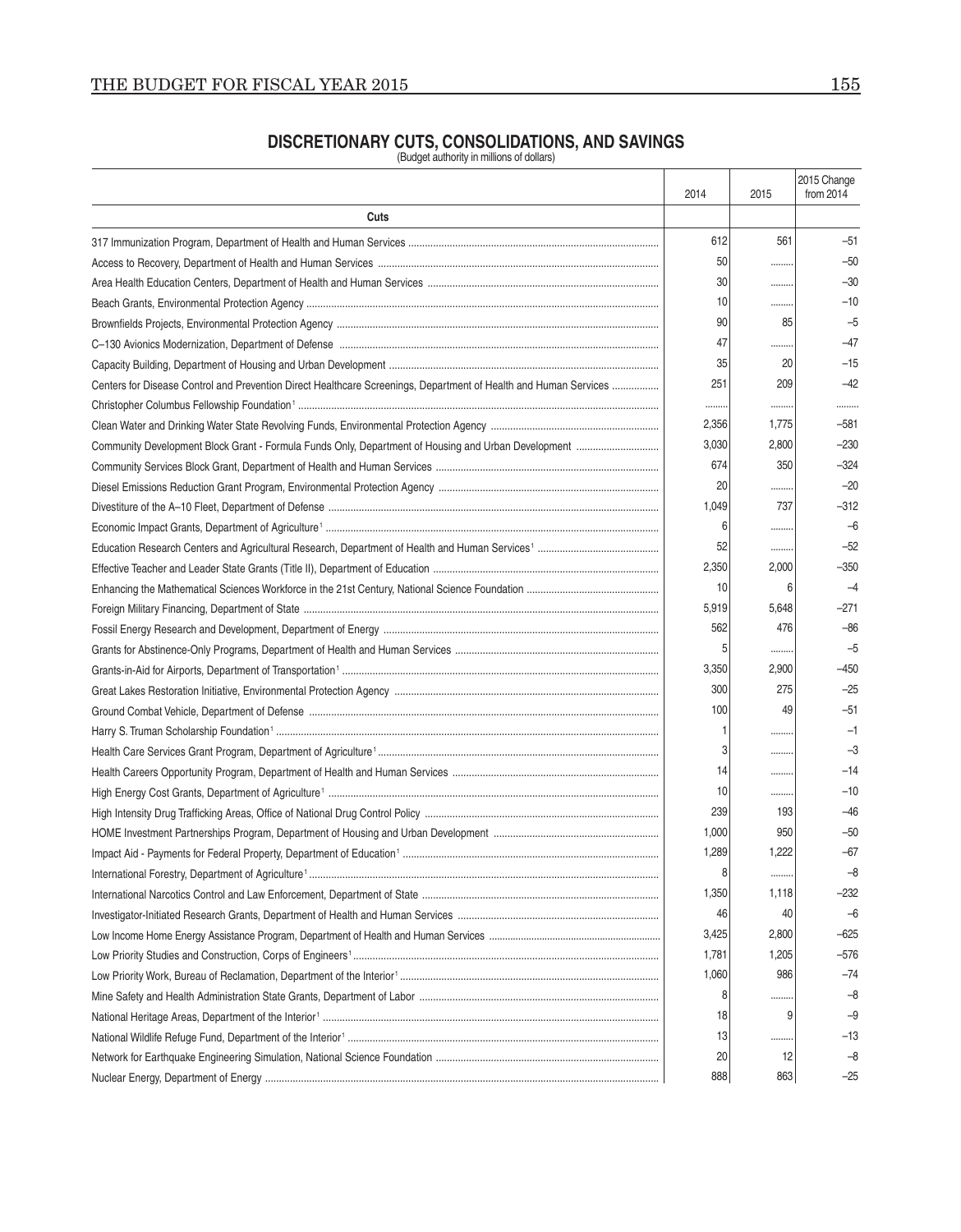### **DISCRETIONARY CUTS, CONSOLIDATIONS, AND SAVINGS—Continued**

(Budget authority in millions of dollars)

|                                                                      | 2014   | 2015   | 2015 Change<br>from 2014 |
|----------------------------------------------------------------------|--------|--------|--------------------------|
|                                                                      | 91     | 66     | $-25$                    |
|                                                                      |        |        | $-1$                     |
|                                                                      | 2,861  | 2,600  | $-261$                   |
|                                                                      | 23     | 11     | $-12$                    |
|                                                                      | 160    |        | $-160$                   |
|                                                                      | 4      |        | $-4$                     |
|                                                                      | 2      |        | $-2$                     |
|                                                                      | 51     |        | $-51$                    |
|                                                                      | 32     |        | $-32$                    |
| Research, Education and Extension Grants, Department of Agriculture: | 4      |        |                          |
|                                                                      | 5      |        | $-5$                     |
|                                                                      |        | <br>   |                          |
|                                                                      |        |        | -1                       |
|                                                                      |        |        | -1                       |
|                                                                      | 2      |        | -2                       |
|                                                                      |        |        |                          |
|                                                                      | 2      |        | $-2$                     |
|                                                                      | 3      |        | $-3$                     |
|                                                                      |        |        | -1                       |
|                                                                      | 5      |        | -5                       |
|                                                                      | 3      |        | $-3$                     |
|                                                                      | 6      |        | $-6$                     |
|                                                                      | 41     | 26     | $-14$                    |
|                                                                      | 4      |        | $-4$                     |
|                                                                      | 57     | 35     | $-22$                    |
|                                                                      | 19     |        | $-12$                    |
|                                                                      | 434    | 380    | $-54$                    |
|                                                                      | 180    |        | $-180$                   |
|                                                                      | 8      |        | $-8$                     |
|                                                                      | 84     | 12     | $-72$                    |
|                                                                      |        |        | $-1$                     |
|                                                                      | 313    | 194    | -119                     |
|                                                                      |        |        | $-1$                     |
|                                                                      | 28     | 24     | -4                       |
|                                                                      |        |        | $-1$                     |
|                                                                      | 4      |        | -4                       |
|                                                                      | 462    | 304    | $-158$                   |
|                                                                      | 17     |        | $-17$                    |
|                                                                      | 12     |        | $-12$                    |
|                                                                      | 1      |        | $-1$                     |
|                                                                      | 37,007 | 30,948 | $-6,059$                 |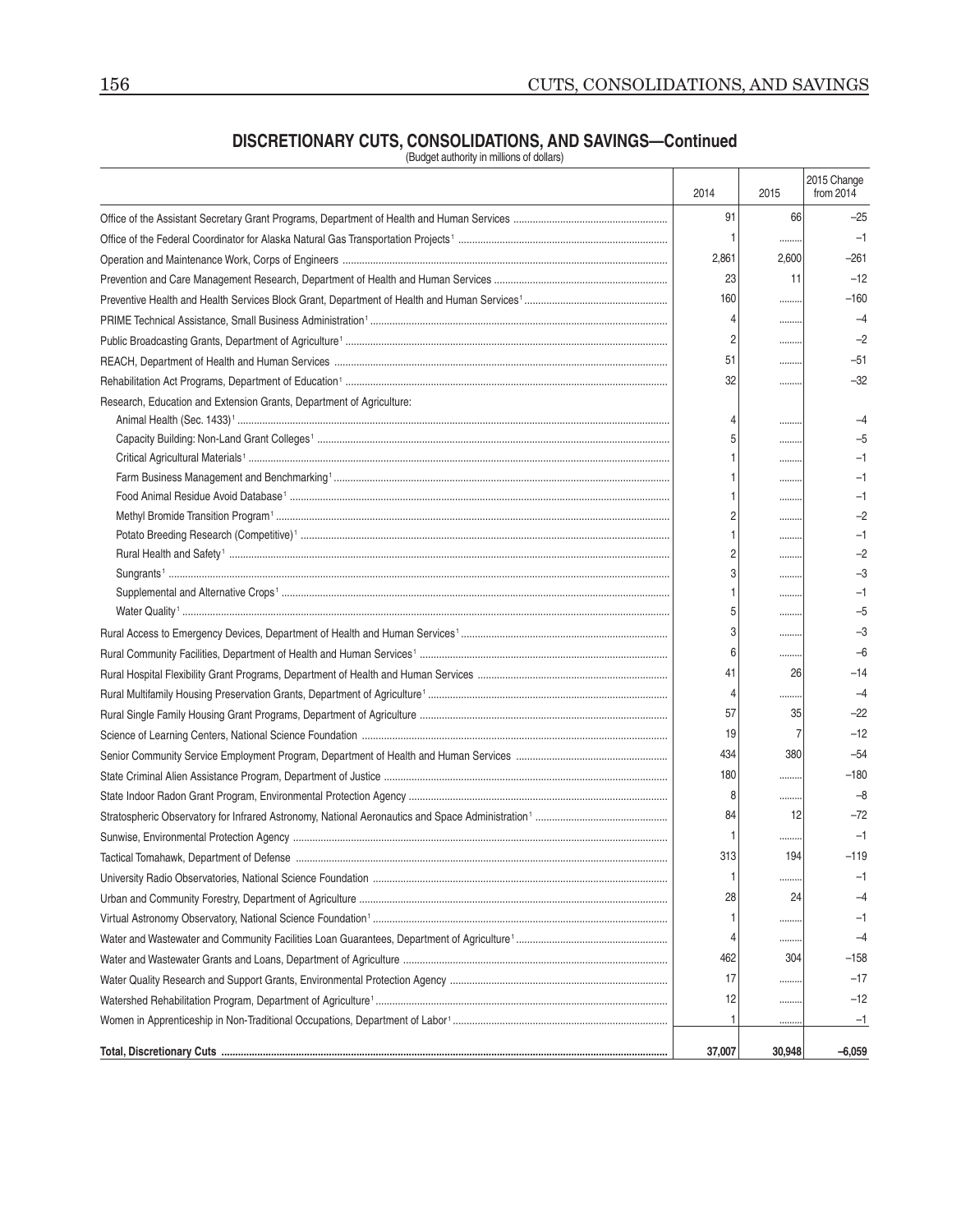# **DISCRETIONARY CUTS, CONSOLIDATIONS, AND SAVINGS—Continued**<br>(Budget authority in millions of dollars)

|                                                                                       | 2014   | 2015           | 2015 Change<br>from $2014$ |
|---------------------------------------------------------------------------------------|--------|----------------|----------------------------|
| <b>Consolidations</b>                                                                 |        |                |                            |
|                                                                                       | 9      | $\overline{7}$ | $-2$                       |
|                                                                                       | 30     |                | $-30$                      |
|                                                                                       |        |                |                            |
|                                                                                       | 108    |                | $-108$                     |
|                                                                                       |        |                |                            |
| Science, Technology, Engineering, and Mathematics (STEM) Reorganization, Multi-Agency |        |                |                            |
| Consolidated and Eliminated Programs Total - 31 Programs                              |        |                |                            |
|                                                                                       | $[11]$ |                |                            |
|                                                                                       | [13]   |                |                            |
|                                                                                       | $[26]$ |                |                            |
|                                                                                       | [9]    |                |                            |
|                                                                                       | $[2]$  |                |                            |
|                                                                                       | $[13]$ |                |                            |
|                                                                                       | $[7]$  |                |                            |
|                                                                                       | $[49]$ |                |                            |
|                                                                                       | [15]   |                |                            |
|                                                                                       |        |                |                            |
|                                                                                       | 1.178  | 1.139          | $-39$                      |
|                                                                                       | 817    | 815            | $-2$                       |
|                                                                                       | 2,142  | 1,961          | $-181$                     |
| <b>Savings</b>                                                                        |        |                |                            |
|                                                                                       | 252    | 243            | $-9$                       |
|                                                                                       | 2,085  | 1.886          | $-199$                     |
|                                                                                       |        |                |                            |
|                                                                                       | 2,337  | 2,129          | $-208$                     |
|                                                                                       | 41.486 | 35,038         | $-6.448$                   |

<sup>1</sup>This cut has been identified as a lower priority program activity for purposes of the GPRA Modernization Act, at 31 U.S.C. 1115(b)(10). Additional information regarding this proposed cut is included in the respective ag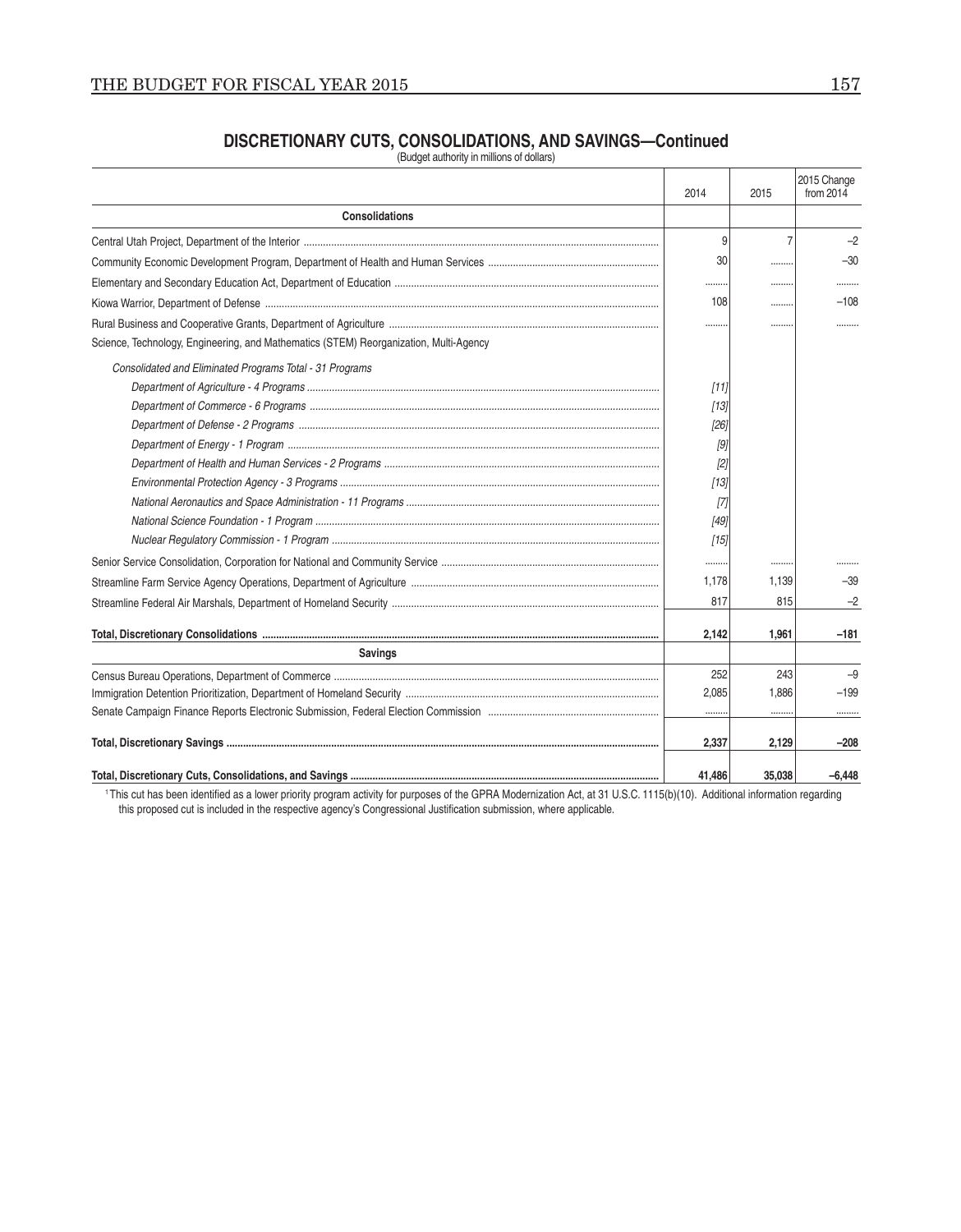### **MANDATORY CUTS AND SAVINGS**

(Outlays and receipts in millions of dollars)

|                                                                                                 | 2015      | 2016      | 2017      | 2018      | 2019      | 2015-2019  | 2015-2024   |
|-------------------------------------------------------------------------------------------------|-----------|-----------|-----------|-----------|-----------|------------|-------------|
| Cuts                                                                                            |           |           |           |           |           |            |             |
| Coal Tax Preferences, Department of Energy                                                      |           |           |           |           |           |            |             |
| Domestic Manufacturing Deduction for Hard Mineral Fossil Fuels <sup>1</sup>                     | $-36$     | $-63$     | $-67$     | $-70$     | $-73$     | $-309$     | $-726$      |
|                                                                                                 | $-39$     | $-66$     | $-69$     | $-73$     | $-77$     | $-324$     | $-679$      |
|                                                                                                 | $-167$    | $-173$    | $-182$    | $-195$    | $-203$    | $-920$     | $-2,052$    |
|                                                                                                 | $-20$     | $-43$     | $-47$     | $-49$     | $-52$     | $-211$     | $-508$      |
|                                                                                                 | $-691$    | $-1.232$  | $-1,435$  | $-1.466$  | $-1,507$  | $-6,331$   | $-14,280$   |
|                                                                                                 | $-4$      | $-4$      | $-4$      | $-4$      | $-4$      | $-20$      | $-42$       |
| Oil and Gas Company Tax Preferences, Department of Energy                                       |           |           |           |           |           |            |             |
| Increase Geological and Geophysical Amortization Period for Independent                         |           |           |           |           |           |            |             |
|                                                                                                 | $-103$    | $-382$    | $-596$    | $-581$    | $-463$    | $-2,125$   | $-3,081$    |
|                                                                                                 | .         | .         |           |           |           |            |             |
|                                                                                                 | $-10$     | $-10$     | $-10$     | $-10$     | $-10$     | $-50$      | $-100$      |
| Repeal Domestic Manufacturing Tax Deduction for Oil and Natural Gas                             | $-963$    | $-1,614$  | $-1,585$  | $-1,522$  | $-1,453$  | $-7,137$   | $-14,218$   |
|                                                                                                 |           |           |           |           |           |            |             |
| Repeal Exception to Passive Loss Limitations for Working Interests in Oil and                   |           |           |           |           |           |            |             |
|                                                                                                 | $-5$      | $-7$      | $-7$      | $-7$      | $-6$      | $-32$      | $-59$       |
|                                                                                                 | $-2,317$  | $-3.244$  | $-2,348$  | $-1.803$  | $-1,469$  | $-11,181$  | $-14,350$   |
|                                                                                                 | $-1,502$  | $-1,568$  | $-1,469$  | $-1,375$  | $-1,306$  | $-7,220$   | $-13,030$   |
| Offset Disability Benefits for Period of Concurrent Unemployment Insurance Receipt <sup>2</sup> |           | $-56$     | $-254$    | $-390$    | $-414$    | $-1.114$   | $-3,231$    |
| Unrestricted Abandoned Mine Lands Payments, Department of the Interior <sup>2</sup>             | $-48$     | $-35$     | $-28$     | $-34$     | $-36$     | $-181$     | $-295$      |
|                                                                                                 | $-5.905$  | $-8.497$  | $-8,101$  | $-7,579$  | $-7.073$  | $-37,155$  | $-66.651$   |
| <b>Savings</b>                                                                                  |           |           |           |           |           |            |             |
| Federal Employees Health Benefits Program Reforms, Office of Personnel                          | $-11$     | $-1$      | $-8$      | $-16$     | $-24$     | $-60$      | $-309$      |
|                                                                                                 |           | $-52$     | $-113$    | $-147$    | $-182$    | $-494$     | $-2,243$    |
| Health Care (Medicaid Proposals), Department of Health and Human Services                       | $-532$    | $-932$    | $-1,022$  | $-1,072$  | $-1,137$  | $-4,695$   | $-14,955$   |
| Health Care (Pharmaceuticals), Department of Health and Human Services <sup>3</sup>             | $-770$    | $-830$    | $-970$    | $-1,220$  | $-1,450$  | $-5,240$   | $-15,260$   |
| Medicare Provider Payment Modifications, Department of Health and Human                         |           |           |           |           |           |            |             |
|                                                                                                 | $-3,480$  | $-10,590$ | $-19,820$ | $-24,810$ | $-30,700$ | $-89,400$  | $-353,720$  |
|                                                                                                 | $-4,793$  | $-12,405$ | $-21,933$ | $-27,265$ | $-33,493$ | $-99,889$  | $-386,487$  |
|                                                                                                 | $-10.698$ | $-20.902$ | $-30.034$ | $-34.844$ | $-40.566$ | $-137.044$ | $-453, 138$ |

1 This cut has been identified as a lower priority program activity for purposes of the GPRA Modernization Act, at 31 U.S.C. 1115(b)(10). Additional information regarding this proposed cut is included in the Governmental Receipts chapter of the Analytical Perspectives volume.

<sup>2</sup>This cut has been identified as a lower priority program activity for purposes of the GPRA Modernization Act, at 31 U.S.C. 1115(b)(10). Additional information regarding this proposed cut is included in the respective agency's Congressional Justification submission, where applicable.

3 Medicare savings estimates do not include interactions.

4 In addition to the savings reported on this table, the Budget includes an additional \$68.3 billion in 10-year savings for Medicare Structural Reforms, as detailed on Table S-9.

The SAVE Award logo denotes a proposal that was suggested by a Federal employee through the SAVE Award program.